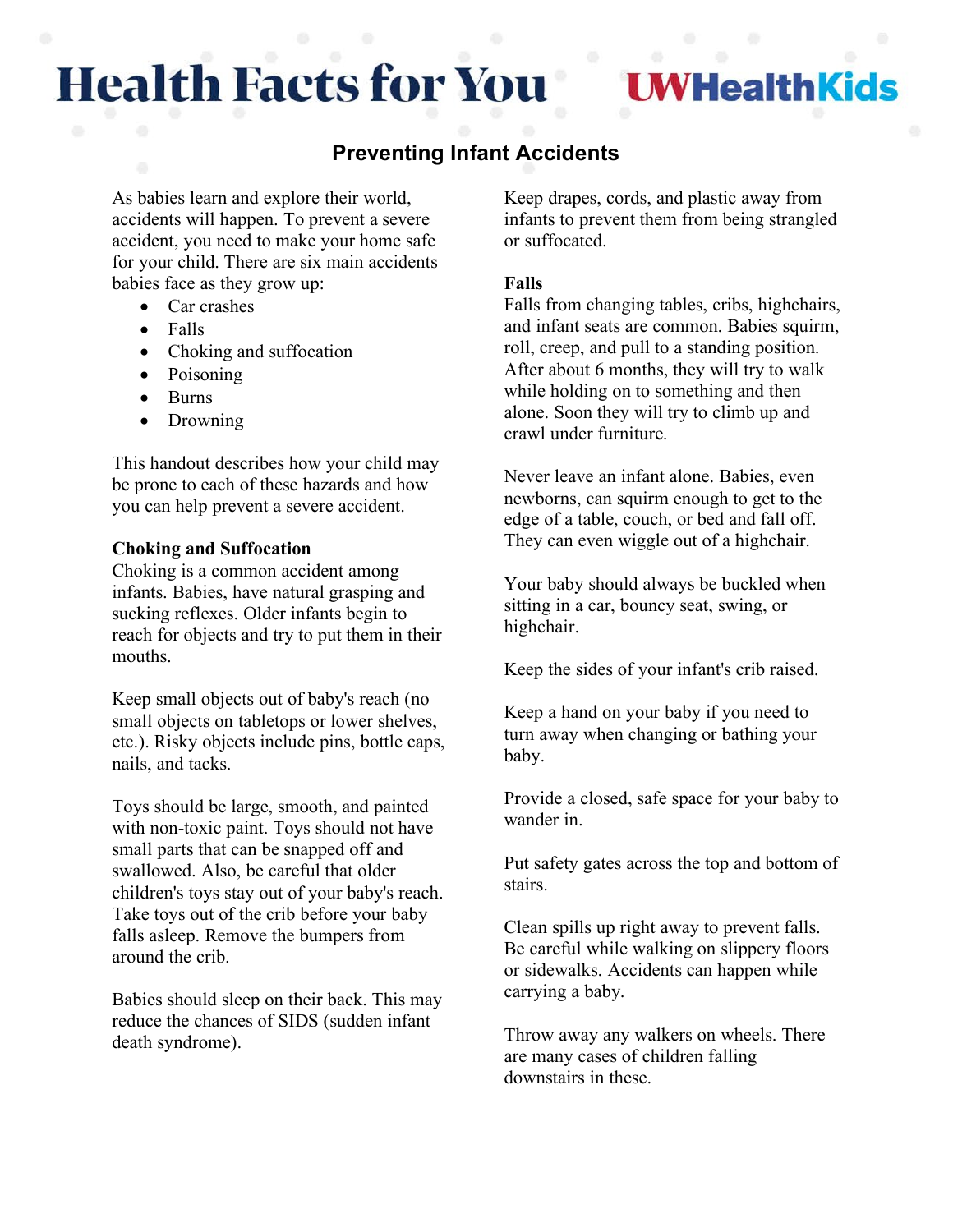#### **Car Crashes**

Infants are too small to be protected by seat belts. Also, an adult cannot protect a baby that they are holding on to during a car crash.

Always use a car seat, even for "quick trips." Be sure the seat is strapped to the car and the infant strapped in the seat. The back seat of the car is safer for your child. Infant and child car seats should not be in the front seat if there is an airbag on the passenger side. Infants, birth to 12 months, should be in rear-facing car seats.

#### **Burns**

Burns in young children are often caused by spilled hot liquids, ovens, heaters, and fires. By 6 months, infants are old enough to turn on faucets. They can move very quickly.

Turn down the water heater to 120°-130° so that scalding water does not come out. Turn cold water on first, then hot. Test water first before you put your baby in it.

Turn pot handles toward the center of the stove. Use back burners when you can.

Always keep infants a safe distance from stoves, hot food, coffee cups, hot plates, and from your cooking. Never handle hot items or liquids while holding the baby.

Keep ashtrays, lighted cigarettes, cigars, pipes, matches, and lighters out of baby's reach.

Put screens or doors in front of fireplaces. Be sure coals from a fire are cool before you leave them unattended.

Install smoke alarms and carbon monoxide monitors (at least one on each floor.)

Be prepared to escape from a fire in your house. Have two escape routes out of your home. In case of fire, get everyone out of the house first, then call 911.

Cover electric outlets with safety caps.

Anchor cords so that an infant cannot pull them up and put them in his mouth. Make sure no wires are exposed.

#### **Poisoning**

Infants will try to put all sorts of things in their mouths.

Put household poisons in a locked cupboard. Move harmful products high out of the infant's sight and reach. Plan ahead before your baby starts to climb.

Keep the phone number of your doctor, poison center, ambulance, and emergency room near the phone. If your baby does consume poison, call your local poison center or emergency room right away for advice.

Always store harmful products in their original bottles. If you must change bottles, label the new one. Never use food containers to store harmful products.

#### **Harmful Household Items**

- Medicines and vitamins
- Makeup
- Nail polish
- Hair products
- Deodorants
- Cleaning products
- Moth balls
- Fertilizer and weed killers
- **Pesticides**
- Tobacco
- Alcohol
- Toilet water
- Paint, paint thinners and removers